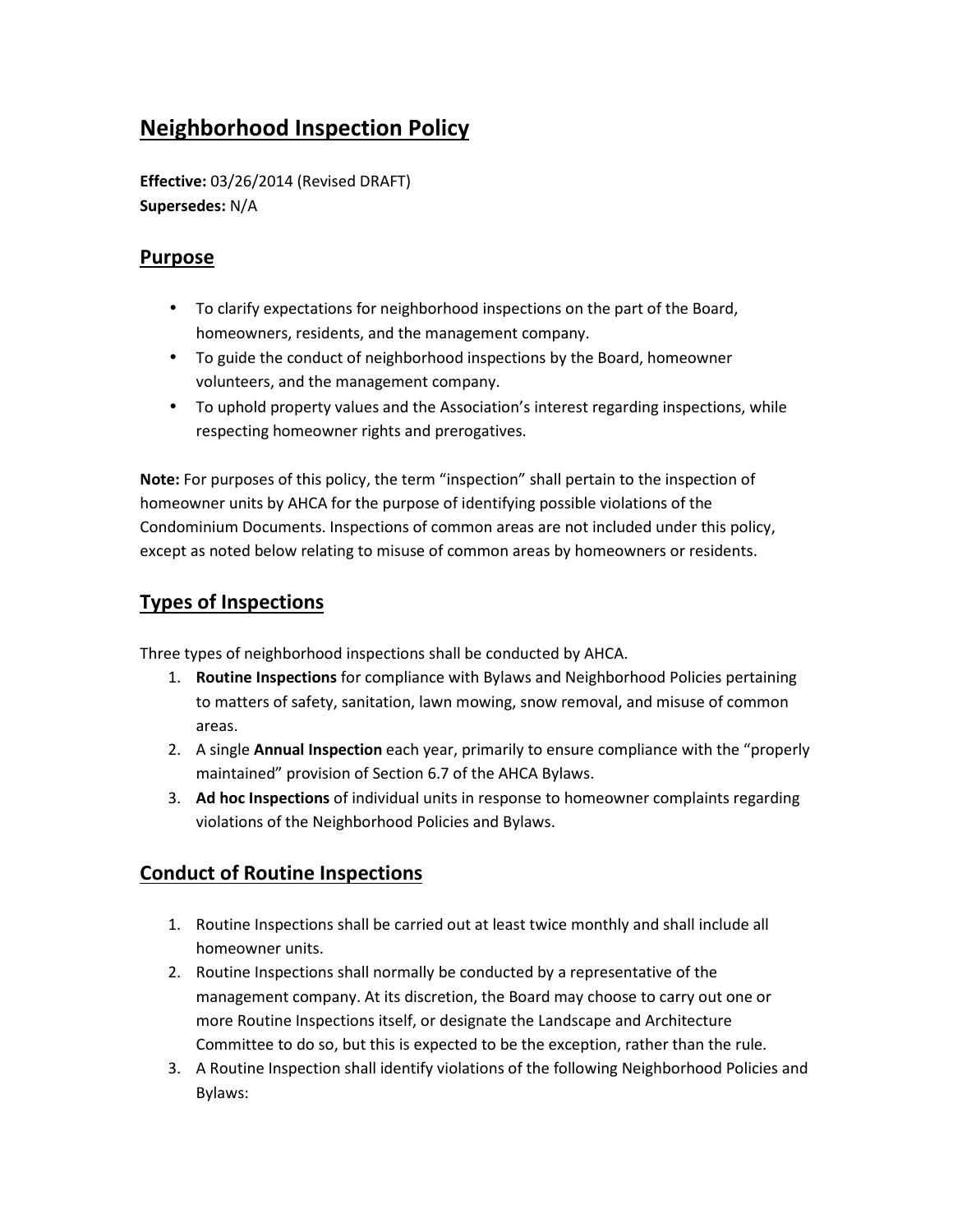- a. Grass in excess of 6" in height.
- b. Pets not on leash and/or unattended.
- c. Improper dumping or other misuse of common areas, drains, or streets.
- d. Garbage and/or recycling bins improperly left outside.
- e. Debris not properly cleared (note: for this purpose, children's toys shall not be considered to be "debris", unless broken or otherwise posing a hazard or nuisance).
- f. Sheds or other outbuildings erected that are prohibited by the Bylaws.
- g. Snow and ice not removed from sidewalks.
- h. Vehicles parked in streets during a snow event.
- i. Signs posted, other than property sale signs.
- j. Sports equipment or other items placed in streets.
- 4. In addition, a Routine Inspection shall also identify any other condition that, in the goodfaith opinion of the inspector, poses a threat to safety or sanitation, whether or not the condition constitutes a violation of the Neighborhood Policies or Bylaws per se.
- 5. The management company representative conducting a Routine Inspection shall promptly report a summary of his or her inspection findings to the Board. This summary report shall include:
	- a. The date of the Routine Inspection.
	- b. The number of violations found and the nature of the violations (e.g., lawn mowing, snow removal, safety, sanitation, other).
	- c. Notes detailing any particularly noteworthy violations found, or any significant patterns noted in the violations found.
	- d. Any appropriate recommendations for addressing noteworthy violations or patterns.
- 6. Violation letters shall be issued promptly by the management company for all violations identified during a Routine Inspection. The management company representative need not seek Board approval prior to issuing violation letters resulting from a Routine Inspection, but may do so if, in his or her judgment, such review and approval is warranted due to the nature or number of the violations.
- 7. The management company shall follow up on all violations, to ensure that homeowner compliance is achieved within an appropriate time frame. The management company representative shall bring to the Board's attention any identified violations that remain uncorrected for 30 days or more.
- 8. Fines may be assessed, in accordance with Arbor Hills Neighborhood Policies, for any previously reported violations that are not corrected, or for repeated violations of the same policy or Bylaw provision. Per the Michigan Condominium Act, a hearing will be held before any fine is assessed to a non-compliant homeowner, specifically to verify the existence of the violation over which the fine is contemplated to be issued. The homeowner will be allowed the opportunity to present an appeal to the Arbor Hills Board of Directors (in person or in writing) at the hearing scheduled for this purpose. If the homeowner or the homeowner's legal representative fails to appear or respond in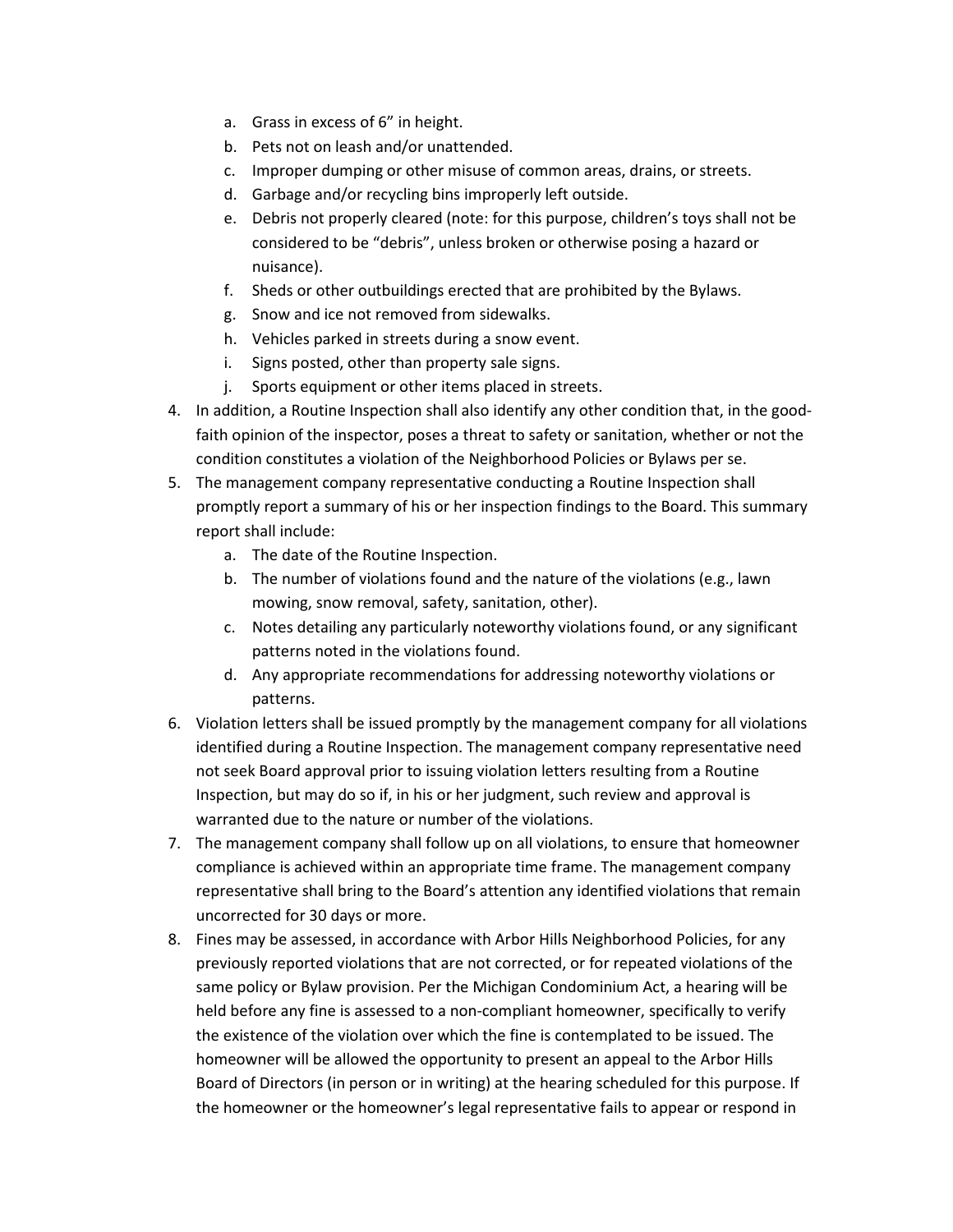writing to present the appeal at the scheduled hearing, the homeowner forfeits the right to appeal the alleged violation and penalties will be assessed for the violation unless the Board approves a continuance for the appeal at that meeting.

## **Conduct of Annual Inspections**

- 1. A single Annual Inspection shall be carried out in September of each calendar year, and shall include all homeowner units.
- 2. The Annual Inspection shall be carried out by the AHCA Landscape & Architecture Committee and its volunteer members. In the event that the Committee lacks sufficient volunteers to carry out the Annual Inspection, Board members and management company representatives may supplement the Committee.
- 3. The Board shall publicize the Annual Inspection to all homeowners, beginning in March of each calendar year. The intent of the notification shall be to inform the homeowners that the Annual Inspection will be occurring, and to provide them with specific information regarding the types of items and violations that will be covered by the inspection. It is intended that sufficient information regarding the inspection criteria be provided such that any homeowner who intends to be in compliance will have ample opportunity to take any necessary corrective actions prior to the Annual Inspection itself. In other words, by providing information in advance, it is hoped that the number of violations found during the Annual Inspection will be minimized.
- 4. Inspectors shall carry out the Annual Inspection from the streets and/or sidewalks adjoining homeowner units. Inspectors shall not enter onto the property of homeowner units in conducting the Annual Inspection.
- 5. The scope of violations to be identified by the Annual Inspection include the following:
	- a. All items included in the Routine Inspections.
	- b. Changes or modifications to unit exteriors that have not been approved by the Association through the Alteration/Modification process.
	- c. Maintenance problems with the following elements of homeowner units:
		- i. Doors
		- ii. Windows
		- iii. Painting
		- iv. Siding
		- v. Trim
		- vi. Roof
		- vii. Concrete (foundations, driveways, sidewalks, porches)
		- viii. Fences
		- ix. Decks
- 6. Per AHCA Bylaws Section 6.7, homeowner units are to be kept "properly maintained". The standard of proper maintenance to be upheld in the Annual Inspection shall be one of moderation, neither exceptionally strict nor exceptionally lax. The intent of the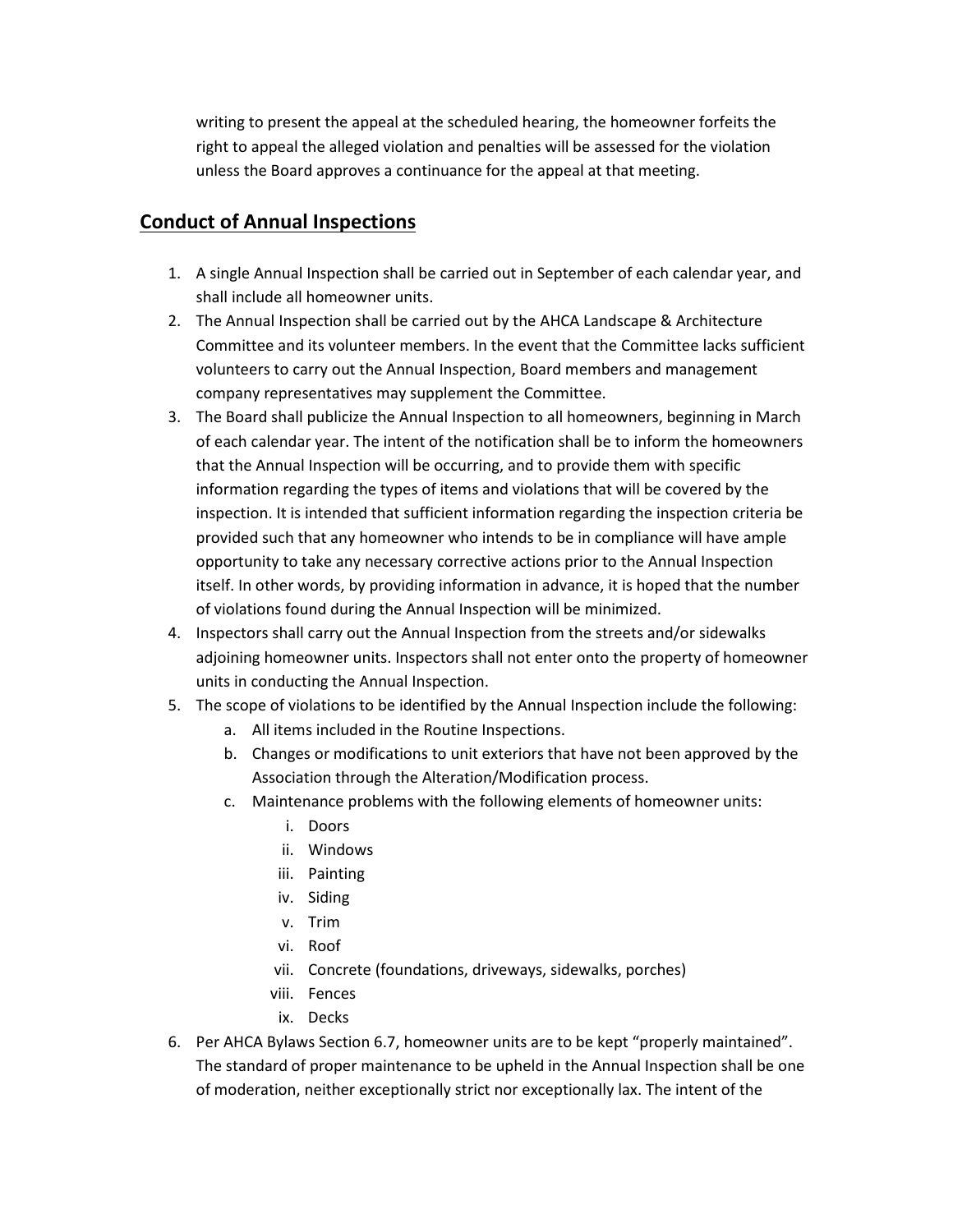inspection shall be to identify significant maintenance problems that materially affect the property values of the community, not to identify all possible minor problems. Violations are expected to be the exception, rather than the rule. Aesthetic choices in decoration or landscaping that constitute neither a maintenance problem nor a violation of the Alteration/Modification process shall not be grounds for a violation.

- 7. Following the Annual Inspection, the Landscape & Architecture Committee shall promptly produce a detailed report of findings for the Board. This report shall include:
	- a. The date(s) of the Annual Inspection.
	- b. The names of the inspectors.
	- c. Details of all violations identified, including photographs, diagrams, and/or detailed descriptions. It is intended that all violation reports include sufficient detail and documentation to unambiguously identify the problem(s) to be remediated and (if possible) provide guidance on appropriate remediation steps.
- 8. The Board shall promptly review the findings of the Annual Inspection and direct the management company to issue violation letters as appropriate.
- 9. The Board, Landscape & Architecture Committee, and management company shall follow up on reported violations to ensure compliance on an appropriate time frame. It is expected that a follow-up inspection shall be conducted approximately 30 days after the Annual Inspection, to include only those units for which violations were identified in the Annual Inspection. The purpose of the follow-up inspection shall be to determine compliance status of the previously-identified violations. New violations shall be identified only if these are of an egregious nature or have developed since the Annual Inspection.
- 10. Fines may be assessed, in accordance with Arbor Hills Neighborhood Policies, for any previously reported violations that are not corrected, or for repeated violations of the same policy or Bylaw provision. Per the Michigan Condominium Act, a hearing will be held before any fine is assessed to a non-compliant homeowner, specifically to verify the existence of the violation over which the fine is contemplated to be issued. The homeowner will be allowed the opportunity to present an appeal to the Arbor Hills Board of Directors (in person or in writing) at the hearing scheduled for this purpose. If the homeowner or the homeowner's legal representative fails to appear or respond in writing to present the appeal at the scheduled hearing, the homeowner forfeits the right to appeal the alleged violation and penalties will be assessed for the violation unless the Board approves a continuance for the appeal at that meeting.
- 11. For violations requiring major projects or expenditures for remediation (such as a roof replacement), the Board shall exercise its discretion in providing modified time frames and other consideration to homeowners who make a good-faith effort to come into compliance.

#### **Conduct of Ad Hoc Inspections**